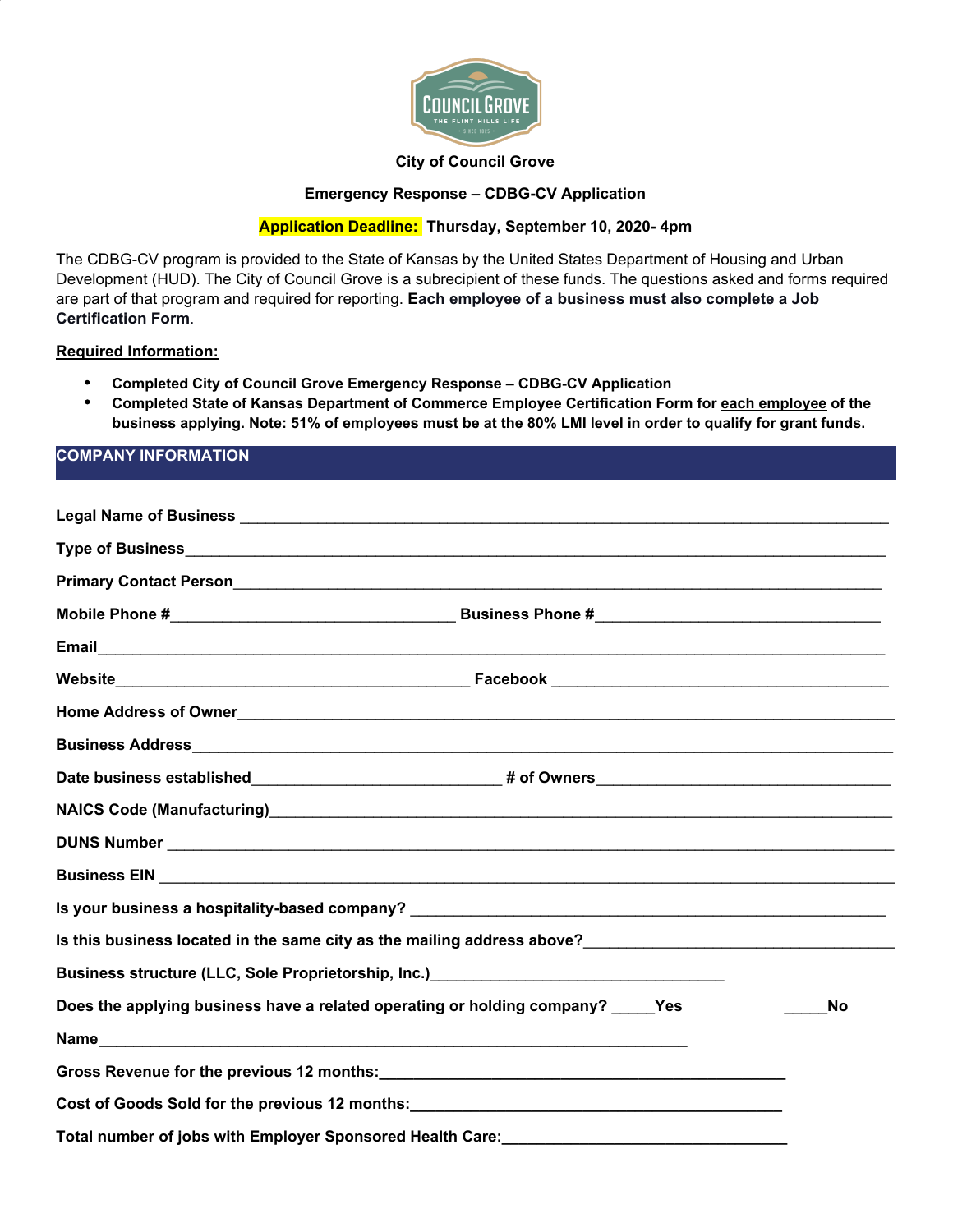#### **ADDITIONAL INFORMATION**

### **Eligible Reimbursable Expenses from March 1, 2020 to August 1, 2020 include:**

| <b>Utility</b><br><b>bills</b>                                                                                                                                                                                                 |  |
|--------------------------------------------------------------------------------------------------------------------------------------------------------------------------------------------------------------------------------|--|
|                                                                                                                                                                                                                                |  |
| Property taxes (for month March – August 2020)                                                                                                                                                                                 |  |
|                                                                                                                                                                                                                                |  |
| Personal Protective Equipment (PPE) Network and the example of the example of the example of the example of the example of the example of the example of the example of the example of the example of the example of the examp |  |
| Payroll expenses*_                                                                                                                                                                                                             |  |

**\*From the U.S. Department of Housing and Urban Development CARES Act Guidelines as of 7/16/2020: In the** case of sole proprietorship projects, Applicants are eligible but can only claim costs for inventory, utilities, and rent. Salaries/wages are not eligible because the intent of the program is to help pay payroll costs to retain **employees, of which 51% would meet the LMI requirement.**

**For salons, we encourage you to work together with booth renters/stylists to identify expenses that benefit everyone. Ex) inventory, PPE, building mortgage/rent or utility bills to in turn reduce chair rent, etc.**

#### **Ineligible Reimbursable Expenses:**

EIDL Loan Payments

Payroll expenses already covered by PPP or unemployment

**Applicants must attach copies of receipts, invoices, canceled checks, or bank statements showing payment before reimbursement.**

To make reimbursement easier, applicants are encouraged to focus on their largest expenses. Ex) Payments for 5 **months of rent @ \$1000.**

**The Request for Reimbursement Form must be turned in by September 10, 2020, by 4pm.**

| <b>Date</b> | <b>Recipient</b> | <b>Expenses</b><br>(rent, utilities,<br>taxes, etc.) | <b>Amount</b>             | <b>Documentation of</b><br>payment attached<br>(yes or no) |
|-------------|------------------|------------------------------------------------------|---------------------------|------------------------------------------------------------|
|             |                  |                                                      | $\boldsymbol{\mathsf{S}}$ |                                                            |
|             |                  |                                                      | $\boldsymbol{\mathsf{S}}$ |                                                            |

*City of Council Grove – CDBG Application Page 2*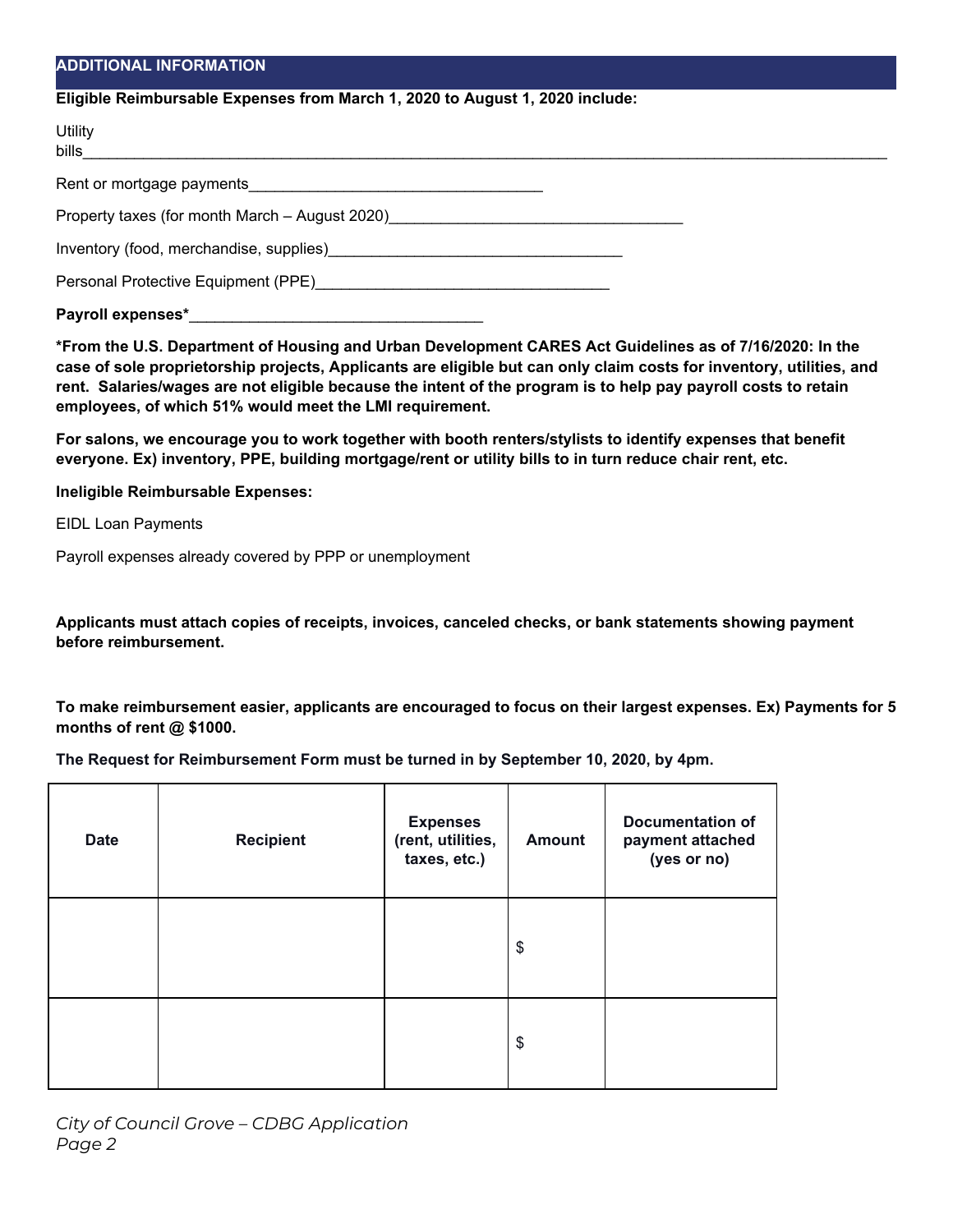|                       |  | \$                         |  |
|-----------------------|--|----------------------------|--|
|                       |  | $\boldsymbol{\mathsf{\$}}$ |  |
|                       |  | \$                         |  |
| <b>TOTAL EXPENSES</b> |  | $\,$                       |  |

### **FINANCIAL INFORMATION**

**City of Council Grove CDBG-CV Grant Request**

**Total Working Capital Needed** \_\_\_\_\_\_\_\_\_\_\_\_\_\_\_\_\_\_\_\_\_\_\_\_\_\_\_\_\_

## **Total Working Capital Requested** \_\_\_\_\_\_\_\_\_\_\_\_\_\_\_\_\_\_\_\_\_\_\_\_\_\_\_\_\_

Note: grant amounts available will be determined based on the number of requests received. The review team will review applications and fund as many as possible. The City of Council Grove received a total of \$132,000 to grant out to all Council Grove businesses. Grant awards of more than \$5,000 per business are not anticipated.

Businesses will need to provide an invoice or documentation to show how funds are spent. Ex) Copy of a check and paid invoice for food purchased to reopen a restaurant, payroll for employees for a specific time period of work, copy of an invoice to purchase PPE, cleaning supplies, or print disposable menus.

# **Other Sources of Assistance:**

| <b>Funding Type</b>                               | <b>Seeking</b> | <b>Received</b> | Amount |
|---------------------------------------------------|----------------|-----------------|--------|
| <b>SBA - Payment Protection Program (PPP)</b>     |                |                 |        |
| <b>SBA - Economic Injury Disaster Loan (EIDL)</b> |                |                 |        |
| <b>Network Kansas/HIRE</b>                        |                |                 |        |
| <b>Bank Financing</b>                             |                |                 |        |
| Other                                             |                |                 |        |

Please indicate which, if any, additional sources of funding you are currently seeking or have received. Receiving additional sources of funding does not prohibit you from receiving funding from the City of Council Grove's CDBG-CV grant program, however, grant funds cannot fund duplicate services. For example, if PPP funds assisted with payroll for the week of June 8, the City of Council Grove's CDBG-CV fund cannot fund the payroll for that same week, however, it could fund the payroll for the week of June 15.

*Note: Grant funds cannot be used to repay EIDL loans.*

**Prior Year Revenues**

**Year Revenue Revenue** 

Does the business owner have a tax liability in arrears with the Kansas Department of Revenue or the IRS?

\_\_\_\_\_ **Yes** \_\_\_\_\_ **No** \_\_\_\_\_**Unknown**

*City of Council Grove – CDBG Application Page 3*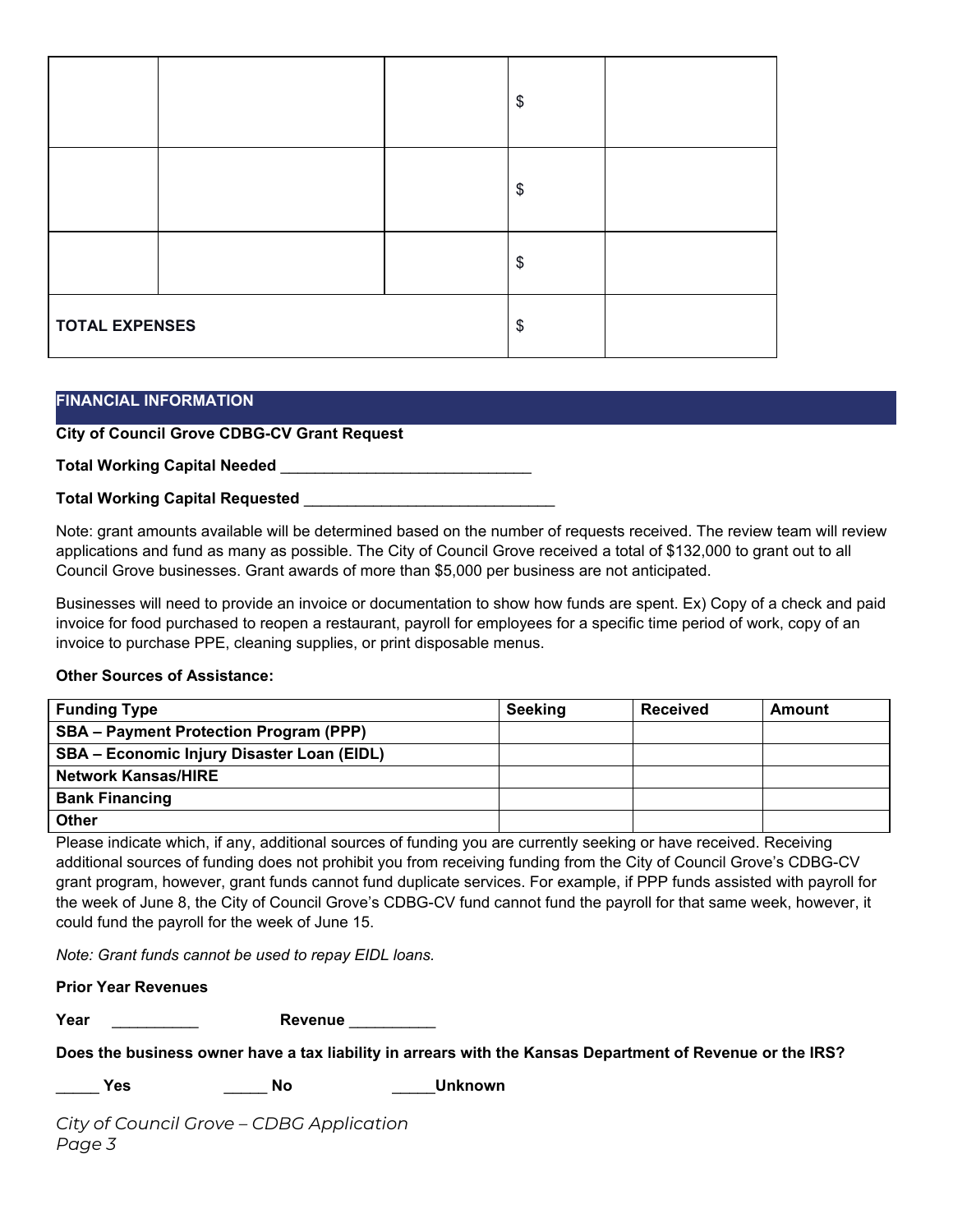| Bank (or other organization) name: |                                                |                                                                            |                  |                                                                                                      |
|------------------------------------|------------------------------------------------|----------------------------------------------------------------------------|------------------|------------------------------------------------------------------------------------------------------|
|                                    |                                                |                                                                            |                  |                                                                                                      |
| Gender                             | Male                                           | Female                                                                     |                  |                                                                                                      |
| Veteran                            | <b>Yes</b>                                     | No                                                                         |                  |                                                                                                      |
|                                    |                                                | Race/Ethnicity _____ American Indian or Alaska Native ________ Asian       |                  |                                                                                                      |
|                                    |                                                |                                                                            |                  | Black or African American _______Hispanic or Latino ______ Native Hawaiian or Other Pacific Islander |
| White                              |                                                |                                                                            |                  |                                                                                                      |
|                                    |                                                |                                                                            |                  |                                                                                                      |
| <b>JOB INFORMATION</b>             |                                                |                                                                            |                  |                                                                                                      |
| Jobs Retained Full Time            |                                                |                                                                            | <b>Part-Time</b> |                                                                                                      |
| <b>Average Wages</b>               |                                                | \$ Per Hour Full Time Wages                                                |                  |                                                                                                      |
|                                    | $\frac{1}{2}$                                  | <b>Per Hour Part-Time Wages</b>                                            |                  |                                                                                                      |
|                                    |                                                |                                                                            |                  |                                                                                                      |
|                                    |                                                | Will Full or Part-Time jobs be retained as a result of the funds?          |                  |                                                                                                      |
| <b>Property</b>                    | <b>No</b>                                      |                                                                            | <b>Unknown</b>   |                                                                                                      |
|                                    |                                                | What is your annual payroll? ______________________                        |                  |                                                                                                      |
|                                    |                                                | Kansas Department of Commerce Full-Time Equivalent job information:        |                  |                                                                                                      |
| 40 Hour Weeks                      |                                                |                                                                            |                  |                                                                                                      |
| 0-5 hours                          | 0 person                                       |                                                                            |                  |                                                                                                      |
| 6-15 hours<br>16-25 hours          | 1/4 Time Person<br>1/ <sub>2</sub> Time Person |                                                                            |                  |                                                                                                      |
| 26-35 hours                        | 3/4 Time Person                                |                                                                            |                  |                                                                                                      |
| 36-40 hours Full-Time Employee     |                                                |                                                                            |                  |                                                                                                      |
| <b>IMPACT</b>                      |                                                |                                                                            |                  |                                                                                                      |
|                                    |                                                | 1. Please provide a description of the services provided by your business: |                  |                                                                                                      |
|                                    |                                                |                                                                            |                  |                                                                                                      |

2. Please provide a short description of how COVID-19 is negatively impacting the business (e.g. weekly sales **average drop for restaurants, occupancy rate drop for hotels, etc).**

 $\_$  ,  $\_$  ,  $\_$  ,  $\_$  ,  $\_$  ,  $\_$  ,  $\_$  ,  $\_$  ,  $\_$  ,  $\_$  ,  $\_$  ,  $\_$  ,  $\_$  ,  $\_$  ,  $\_$  ,  $\_$  ,  $\_$  ,  $\_$  ,  $\_$  ,  $\_$  ,  $\_$  ,  $\_$  ,  $\_$  ,  $\_$  ,  $\_$  ,  $\_$  ,  $\_$  ,  $\_$  ,  $\_$  ,  $\_$  ,  $\_$  ,  $\_$  ,  $\_$  ,  $\_$  ,  $\_$  ,  $\_$  ,  $\_$  ,  $\_$  ,  $\_$  ,  $\_$  ,  $\_$  ,  $\_$  ,  $\_$  ,  $\_$  ,  $\_$  ,  $\_$  ,  $\_$  ,  $\_$  ,  $\_$  ,  $\_$  ,  $\_$  ,  $\_$  ,  $\_$  ,  $\_$  ,  $\_$  ,  $\_$  ,  $\_$  ,  $\_$  ,  $\_$  ,  $\_$  ,  $\_$  ,  $\_$  ,  $\_$  ,  $\_$  ,  $\_$  ,  $\_$  ,  $\_$  ,  $\_$  ,  $\_$  ,  $\_$  ,  $\_$  ,  $\_$  ,  $\_$  ,  $\_$  ,  $\_$  ,  $\_$  ,  $\_$  ,  $\_$  ,  $\_$  ,  $\_$  ,  $\_$  ,  $\_$  ,  $\_$  ,  $\_$  ,  $\_$  ,  $\_$  ,  $\_$  ,  $\_$  ,  $\_$  ,  $\_$  ,  $\_$  ,  $\_$  ,  $\_$  ,  $\_$  ,  $\_$  ,  $\_$  ,  $\_$  ,  $\_$  ,  $\_$  ,  $\_$  ,  $\_$  ,  $\_$  ,  $\_$  ,  $\_$  ,  $\_$  ,  $\_$  ,  $\_$  ,  $\_$  ,  $\_$  ,  $\_$  ,  $\_$  ,

 $\_$  ,  $\_$  ,  $\_$  ,  $\_$  ,  $\_$  ,  $\_$  ,  $\_$  ,  $\_$  ,  $\_$  ,  $\_$  ,  $\_$  ,  $\_$  ,  $\_$  ,  $\_$  ,  $\_$  ,  $\_$  ,  $\_$  ,  $\_$  ,  $\_$  ,  $\_$  ,  $\_$  ,  $\_$  ,  $\_$  ,  $\_$  ,  $\_$  ,  $\_$  ,  $\_$  ,  $\_$  ,  $\_$  ,  $\_$  ,  $\_$  ,  $\_$  ,  $\_$  ,  $\_$  ,  $\_$  ,  $\_$  ,  $\_$  ,  $\_$  ,  $\_$  ,  $\_$  ,  $\_$  ,  $\_$  ,  $\_$  ,  $\_$  ,  $\_$  ,  $\_$  ,  $\_$  ,  $\_$  ,  $\_$  ,  $\_$  ,  $\_$  ,  $\_$  ,  $\_$  ,  $\_$  ,  $\_$  ,  $\_$  ,  $\_$  ,  $\_$  ,  $\_$  ,  $\_$  ,  $\_$  ,  $\_$  ,  $\_$  ,  $\_$  ,  $\_$  ,  $\_$  ,  $\_$  ,  $\_$  ,  $\_$  ,  $\_$  ,  $\_$  ,  $\_$  ,  $\_$  ,  $\_$  ,  $\_$  ,  $\_$  ,  $\_$  ,  $\_$  ,  $\_$  ,  $\_$  ,  $\_$  ,  $\_$  ,  $\_$  ,  $\_$  ,  $\_$  ,  $\_$  ,  $\_$  ,  $\_$  ,  $\_$  ,  $\_$  ,  $\_$  ,  $\_$  ,  $\_$  ,  $\_$  ,  $\_$  ,  $\_$  ,  $\_$  ,  $\_$  ,  $\_$  ,  $\_$  ,  $\_$  ,  $\_$  ,  $\_$  ,  $\_$  ,  $\_$  ,  $\_$  ,  $\_$  ,  $\_$  ,  $\_$  ,  $\_$  ,  $\_$  ,  $\_$  ,  $\_$  ,  $\_$  ,  $\_$  ,  $\_$  ,  $\_$  ,  $\_$  ,  $\_$  ,  $\_$  ,  $\_$  ,  $\_$  ,  $\_$  ,  $\_$  ,  $\_$  ,  $\_$  ,  $\_$  ,  $\_$  ,  $\_$  ,  $\_$  ,  $\_$  ,  $\_$  ,  $\_$  ,  $\_$  ,  $\_$  ,  $\_$  ,  $\_$  ,  $\_$  ,  $\_$  ,  $\_$  ,  $\_$  ,  $\_$  ,  $\_$  ,  $\_$  ,  $\_$  ,  $\_$  ,  $\_$  ,  $\_$  ,